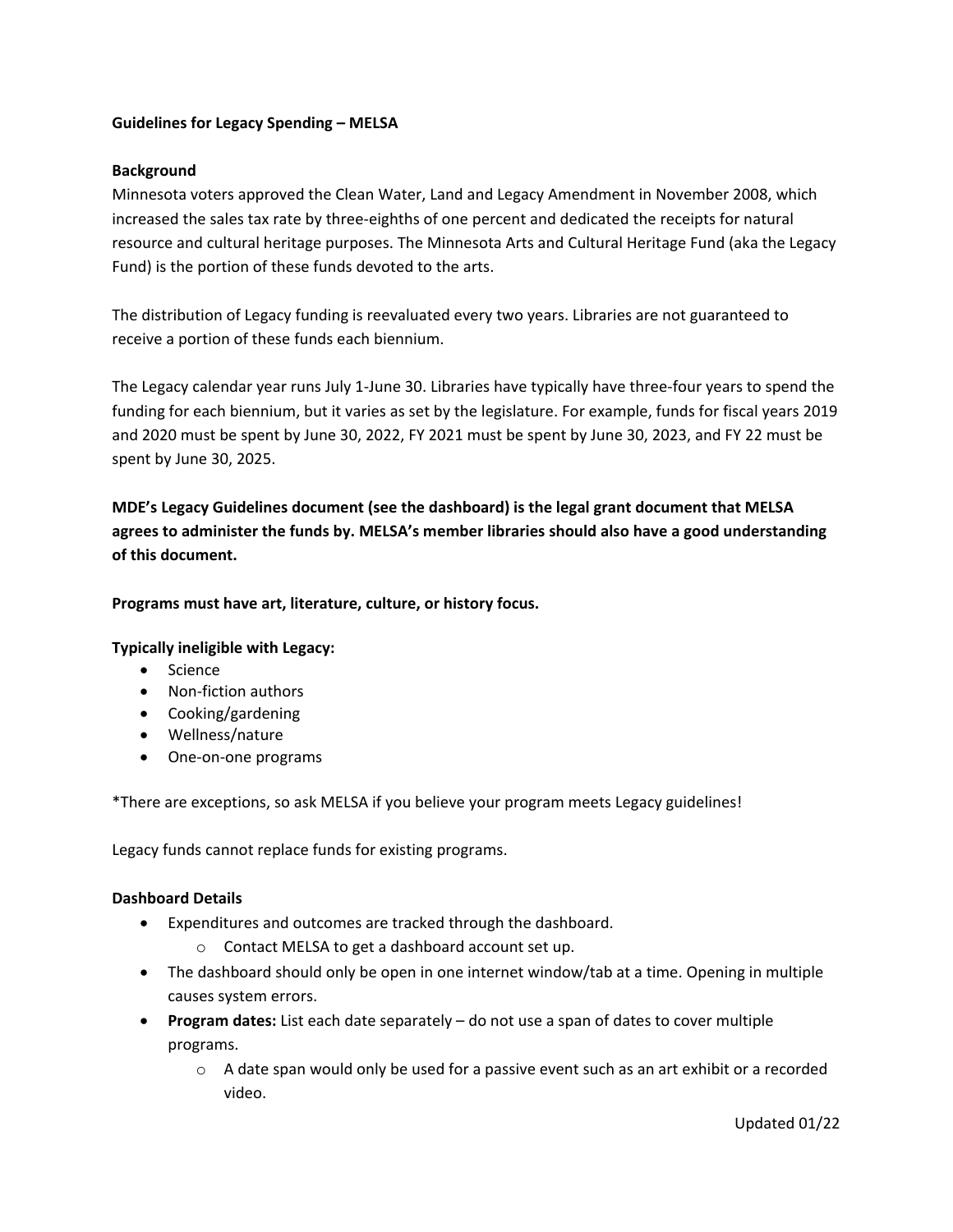- o Multiple dates for a program series can be listed within the same dashboard entry.
- **Offsite locations:** List the venue name and full address, including zip code, in the location field.
- **Virtual locations:** List the library administration address.
- **Partner Contributions:** Be sure to list partner organizations and estimate the value of their inkind contribution. Partners and in-kind contributions are some of the metrics that the legislature tracks regarding Legacy spending.
	- $\circ$  Examples: If you use a non-library venue for free, list the venue as a partner and list their typical venue fee as an in-kind donation.

# **Contracts, W9s, Invoices**

- Contract, invoice, and W9 templates can be found on the dashboard **Resources & Documents** page.
- Some vendors will request to use their own contracts; that is not acceptable.
- It is MELSA policy to not pay deposit/down payment fees.
- **IDEAL WORLD:** MELSA will receive and sign the contract before the program is promoted. Please request the contracts back from the performers and send in your contracts as soon as possible after reaching a verbal agreement about a program.
	- o This allows us to address any potential issues.
- **Drop Dead Date:** MELSA must receive the contract 24 hours before the program happens. If MELSA receives a contract after the program date, MELSA is unable to executive the contract. If you cannot get the contract to MELSA 24 hours before the program date, your library system may contract with and pay the programmer and then request reimbursement through MELSA, provided it meets Legacy guidelines.
- Be sure to include the **full date, including year** of the program on contracts.
- Contracts must bear the signature of an individual on the signature page typed names or the name of the organization cannot be accepted.
- Always send the contract as a PDF to vendors for signature.
- Payments must go to the address listed on the W9.
- **Invoices**: MELSA can only reimburse entire invoices.
	- $\circ$  If a performer or organization is conducting a series of programs with your library, we pay them at the end of the series if they submit a single invoice.
	- $\circ$  If they'd like to be paid monthly, they should submit multiple, monthly invoices. (And then you should request monthly payments.)
	- o It is MELSA policy to not pay deposit fees.
- **Proof of insurance:** Programs that involve physical contact between the presenter and participants require that the presenter provide proof of insurance. Inform MELSA if you are planning such a program.

[See Legacy definitions document.](http://melsa.org/wp-content/uploads/2020/12/ACHFLibraryLegacyDefinitionsMay13.pdf)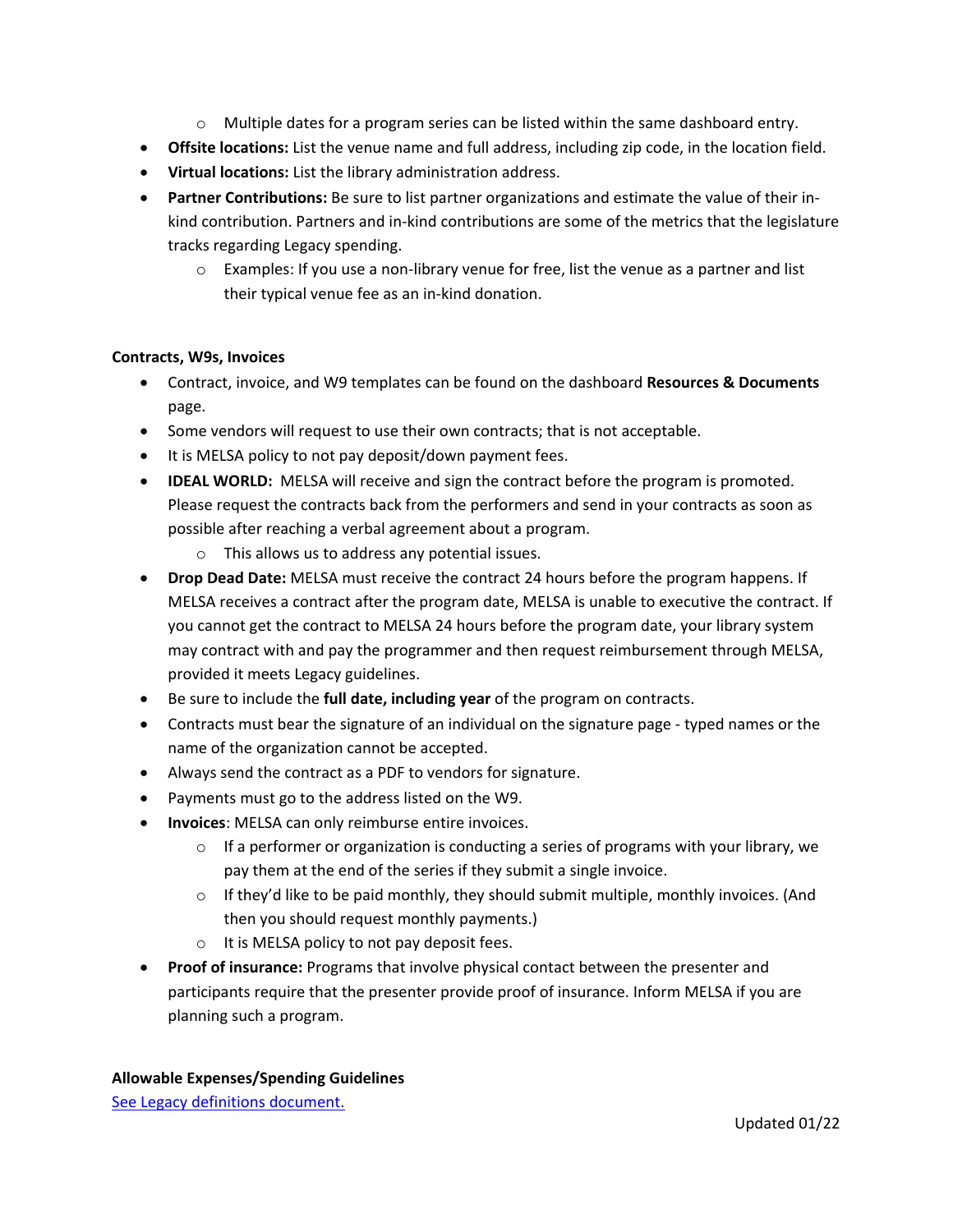- Check with MELSA before proceeding with any performer/vendor where the total cost will exceed \$5,000. Projects with costs over \$5,000 may require a bidding process. In addition, contracts over \$15,000 for a one time, one performer program require the approval of MELSA's board.
- **Collections** 10-20% of the total cost of a specific program ID may go towards library collections that are directly linked to the program and must be "direct and necessary" for the program. If the cost of materials for the collection is more than 10-20%, please ask MELSA via email for written approval.
- **Art** 10-20% of the total cost of a program may go towards purchasing artwork directly linked to a program. If the cost of the art is more than 10-20%, please ask MELSA via email for written approval.
- **Technology/equipment/durable goods** 10% of the total cost of the program may go towards durable goods (cameras, projectors, easels) that are directly linked to the program. If the cost of the equipment is more than 10-20%, please ask MELSA via email for written approval.
- **Consumable supplies** The purchase of consumable supplies (art supplies, for example) is allowable with Legacy funds. There is no percentage limit, but the supplies must be "direct and necessary."
- **Prizes/incentives/promotional giveaway items** Legacy funds cannot be used to purchase prizes/incentives/promotional giveaway items.
- **Attendance/material fees** Attendance or material fees may not be charged for participants of Legacy-funded programs.
- **Staff time** Legacy funds can be used to fund additional hours for part-time staff who support Legacy programming. Legacy funds cannot be used to offset the cost of full-time staff. If your system uses Legacy funds to fund additional hours for part-time staff, their timesheets must specify the hours used to support Legacy programming and must be signed by the employee and their supervisor.
- **Travel expenses** If a contractor requests travel or mileage reimbursement, please encourage them to incorporate that into their contracted fee.

# **Promotions**

- Acknowledgement of Legacy funding should be included in all promotions of Legacy-funded programs. Legacy logos can be found on the dashboard Resources & Documents page.
	- o This includes all Events Calendars, social media posts, Facebook events, print materials, etc.
	- $\circ$  The correct statement is "This program is funded with money from Minnesota's Arts and Cultural Heritage Fund."
- When introducing a Legacy-funded program, library staff should credit Legacy funds with a statement such as, "This program is made possible by Minnesota Arts and Cultural Heritage Funding."